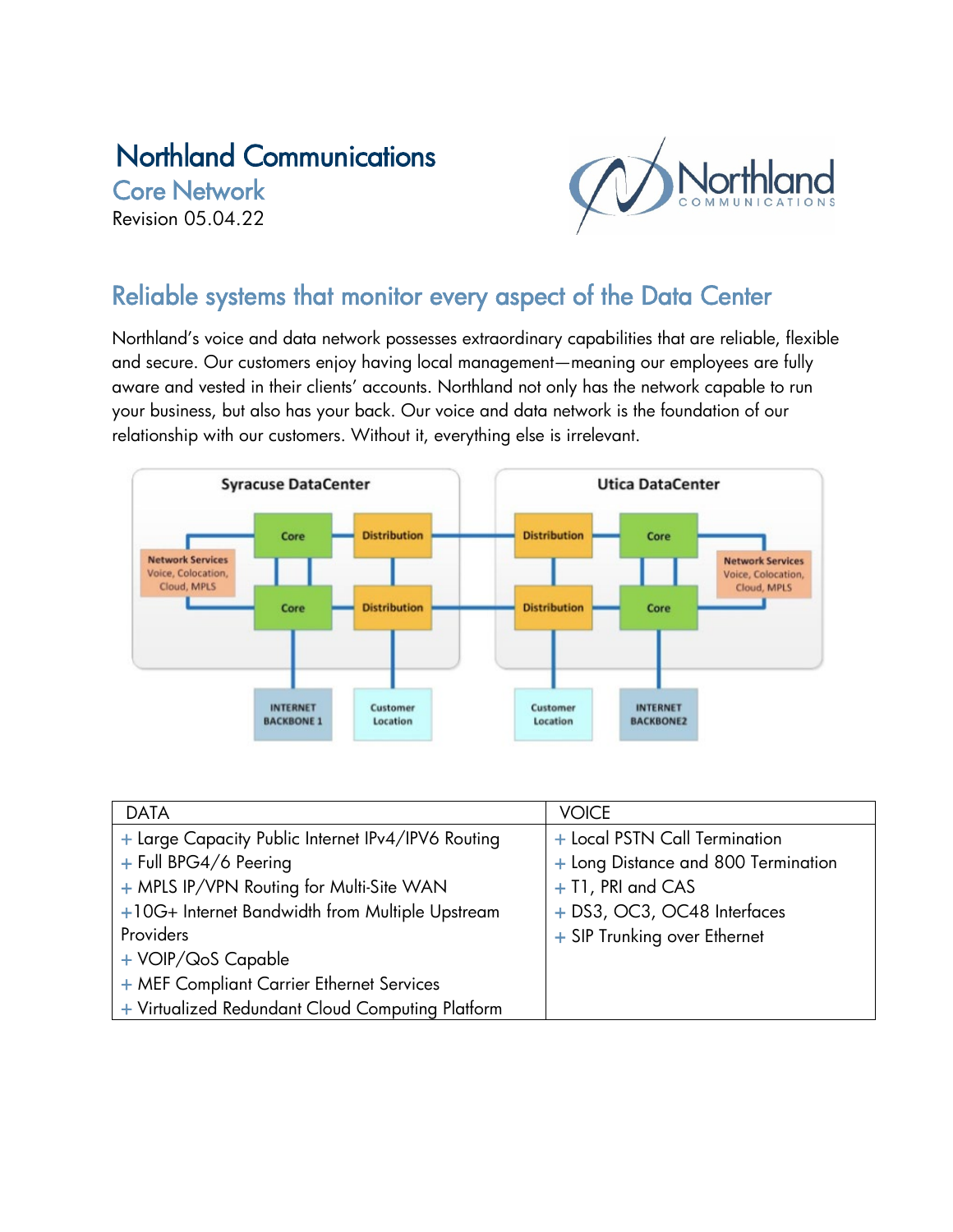# Reliability Features

## System Backup

Should any single component in a redundant system fail or if an entire redundant system fails, there is an identical active redundant system that can take over instantly.

### Redundant Upstream Internet Connections

We maintain separate upstream internet backbone connections with different providers that are completely diverse from each other. These connections are also geographically diverse into different Northland datacenters Should any provider fail, all internet traffic is almost instantly rerouted through other providers.

#### Internet Exchange Peering

In addition to standard internet peering, Northand also maintains peering connections in major internet exchanges including QiX and NYIIX. These exchanges provide direct routing to major cloud and content providers including Microsoft, Amazon, Network and many others. The advantage to our customers is in reduced latency and performance compared to traditional internet connectivity options.

#### Diverse Power Connections

Each redundant system is separately powered by two diverse power connections. The source of the power is provided by multiple large onsite batteries. In the event of a power outage, the battery will provide uninterrupted power for several hours until either our generators take over or power is restored. We maintain and regularly test multiple truck mounted generators.

#### Hot-Swappable Components

Should any single component fail, we have a full stock of spare components that are hotswappable—meaning they can be replaced while the system is operable.

#### Multiple Air-Cooling Systems

We have multiple air-cooling systems in each data center that back each other up. This allows us to take one system offline for maintenance when we needed or continue to provide adequate cooling if one system fails.

### 24/7 Monitoring and Response

Our telemetry systems continually monitor every aspect of the datacenter including the status of all devices and their components, power status, environmental conditions, water sensing and security. Our staff is notified and responds 24/7 to any event outside of normal conditions.